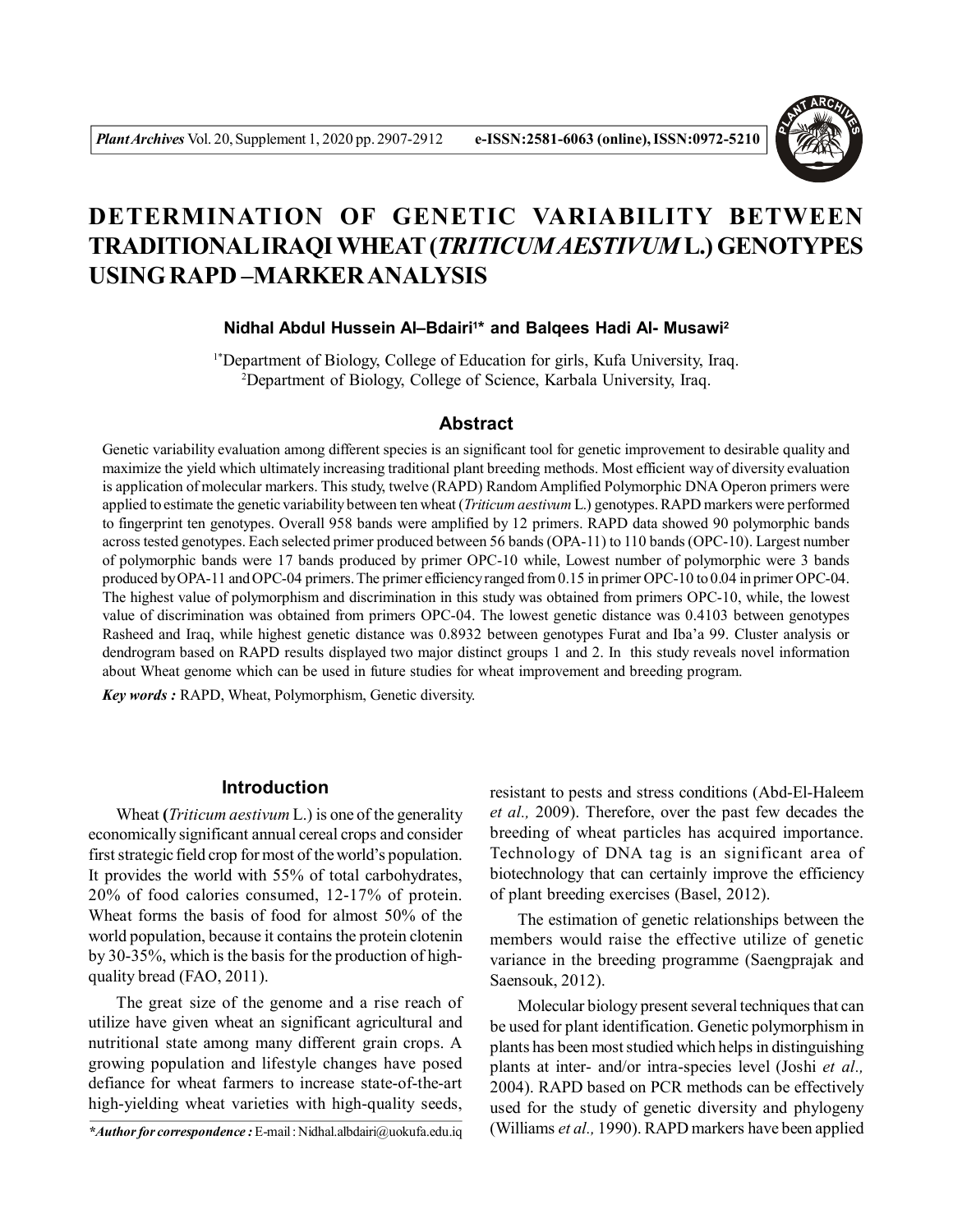for the identity of genotypes and for estimation genetic diversity between of several crops genotypes such as wheat (Ahmad, 2014).

El-Sanousy *et al.,* (2015) determined genetic diversity among 75 wheat genotypes (66 hexaploids and 9 tetraploids) was studied using 6 RAPD primers. While, from another study, 12 genotypes of wheat generated during hybridization programme were examined for genetic diversity by RAPD marker (Bibi *et al.,* 2009).

Identity of plant genotypes is fundamental not only to effect their phylogenetic relationships but also to provide beneficial information for agricultural trading (Asif *et al.,* 2005).

In this study was perfected as a part of wheat breeding programme to estimate the genetic diversity between wheat genotypes using RAPD technique.

# **Materials and Methods**

## **Samples Collection**

Wheat genotype seeds were selected from different origin and certified sources in the country, such as: (1) Rasheed, (2) Fateh, (3) Tamose 2, (4) Nakhoa, (5) Furat, (6) Abu Ghraib 3, (7) Iba'a 99, (8) Dijlah, (9) Iraq and (10) Tahadi. Its seeds were sown during the growing season of 2018/2019 at Administration of Agriculture in Najaf, Coated Agriculture project. Seedling at age of 2 weeks becomes ready to take apical fresh leaves for genomic isolation of DNA.

### **DNA Extraction**

Total genomic was extracted of DNA from each collected sample from leaves using standard Genomic DNA Mini Kit (Geneaid Biotech. Ltd; Taiwan Company) protocol with slight modification (Sambrook and Russell, 2001).

Confirm the DNA extraction, samples were sprint on 1.2 % agarose gel. DNA quantification was measured by using Nanodrop ND-1000 (Thermo Scientific). DNA dilutions were prepared for PCR reaction.

# **RAPD Analysis and Electrophoresis**

12 RAPD primers were optimized and used for DNA amplification of Wheat germplasm and a sequence was amplified individually using oligonucleotide primer (Table 1), through (polymerase chain reaction) PCR. According to the Experimental Protocol ofAccuPower® TLA PCR PreMix. RAPDs were applied to determine the genetic variability among wheat genotypes.

Amplification was performed in thermocycler programmed according to annealing temperatures as follows:

Table 1: List of primers used in the study with sequences.

| Primer   | Sequence $(5' \rightarrow 3')$ Primer |          | Sequence $(5' \rightarrow 3')$ |
|----------|---------------------------------------|----------|--------------------------------|
| OPA-05   | <b>AGGGGTCTTG</b>                     | $OPC-04$ | <b>CCGCATCTAC</b>              |
| OPA-11   | <b>CAATCGCCGT</b>                     | $OPC-10$ | <b>TGTCTGGGTG</b>              |
|          | OPA-13   CAGCACCCAC                   | OPD-08   | <b>GTGTGCCCCA</b>              |
| $OPA-18$ | <b>AGGTGACCGT</b>                     | OPF-05   | <b>CCGAATTCCC</b>              |
| OPA-19   | <b>CAAACGTCGG</b>                     | OPF-14   | <b>TGCTGCAGGT</b>              |
| $OPC-02$ | <b>GTGAGGCGTC</b>                     | $OPJ-06$ | <b>TCGTTCCGCA</b>              |

| Initial denaturation        |              |                       | Temp.: $95^{\circ}$ C | Time: 10 min |                         |  |  |  |  |
|-----------------------------|--------------|-----------------------|-----------------------|--------------|-------------------------|--|--|--|--|
| No. of cycles $=$ 40 cycles |              |                       |                       |              |                         |  |  |  |  |
|                             | Denaturation |                       | Temp.: 94°C           |              | Time: 1 min             |  |  |  |  |
|                             | Annealing    |                       | Temp.: $37^{\circ}$ C |              | Time: 1 min             |  |  |  |  |
|                             | Extension    | Temp.: $72^{\circ}$ C |                       |              | Time: $1.2 \text{ min}$ |  |  |  |  |
| Final extension             |              |                       | Temp.: $72^{\circ}$ C |              | Time: 5 min             |  |  |  |  |

Then amplified DNA was isolated by electrophoresis in 1.2 % agarose gels then stained with ethidium bromide for (3 hr, 70V). Products of PCR were visualized by U.V. transilluminator and then were imaged through gel documentation system (Al–Badeiry *et al.,* 2013), the size of RAPD-PCR products evaluated by comparing with 1Kb DNA ladder marker (250-10,000) bp.

#### **Scoring Data of RAPD Products**

Bands scoring were done by using (0) for absent and (1) for present of bands in order for acquire the genetic similarity matrix. The genetic similarity was analyzed through program of NTSYS-PC (Numerical Taxonomy and multivariate Analysis System), software version 1.8 (Applied Biostatistics) program (Rohlf, 1993) to measure genetics distance among wheat genotypes.

Amplified bands, polymorphic bands number and (PIC) percentage of polymorphism information content was calculated by counting the reliable visible bands. This data were analyzed using SIMQUAL (Similarity for Qualitative Data) routine to create genetic similarity index (Nei and Li, 1979).

Dendrogram was created (UPGMA) Unweighted Pair-Group Method with Arithmetic average using the Dice's and Jacquard's coefficient of similarity to produce the most logical results (Rohlf, 1993), for molecular relationship between ten genotypes.

 Primer efficiency, Polymorphism and discriminatory value were calculated for each primer using three equations as described by Graham and Mc Nicol (1995). In addition, DNA fingerprints were calculated by determining the number of the amplified bands (unique pattern for RAPD-PCR products) and their molecular sizes for each wheat genotype using the specific primers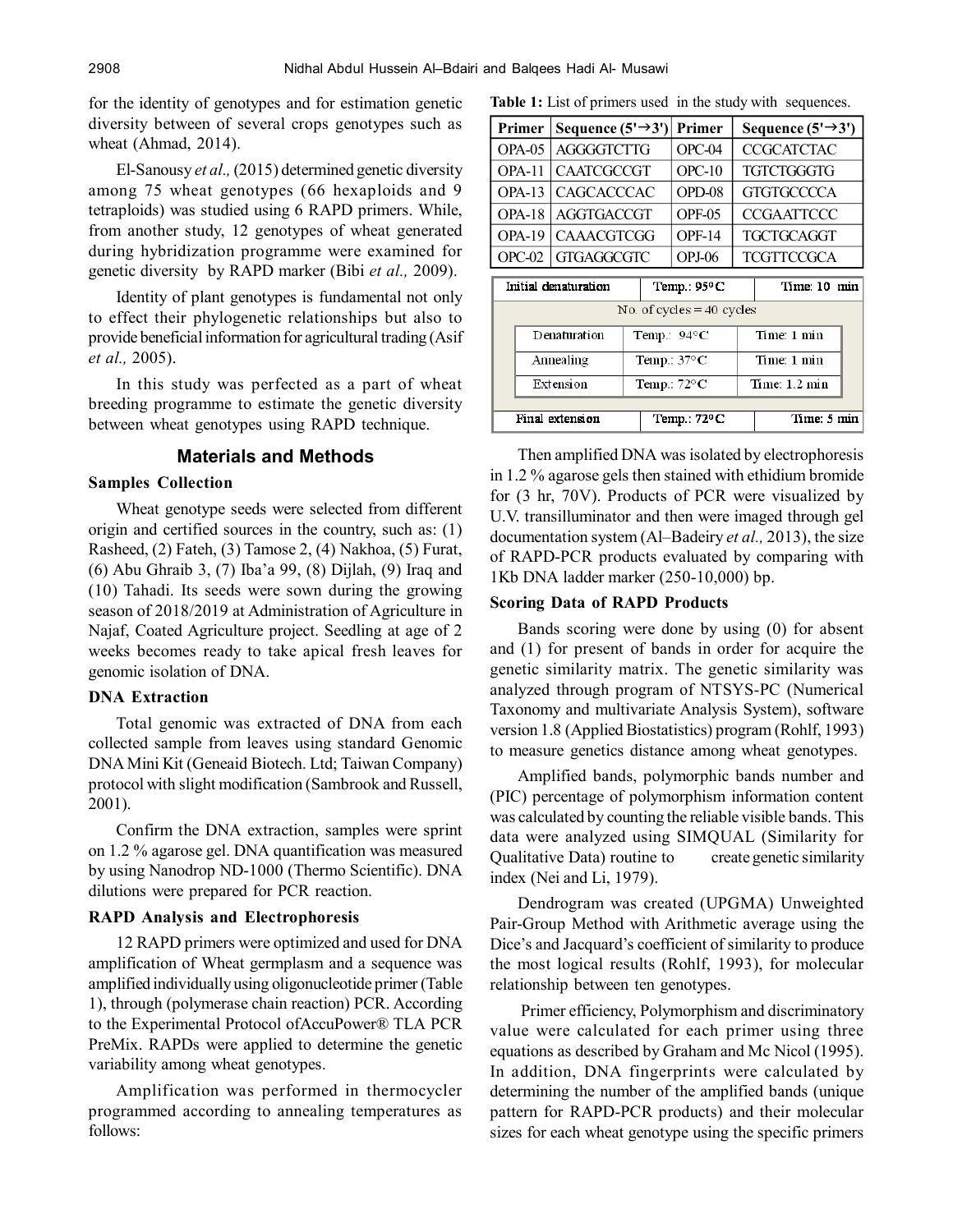in the present study.

## **Results and Discussion**

# **Level of Polymorphism**

The isolated DNA (concentration ranges from 200 to 250 ng/ìl) with purity of 1.8%1.9 specified by spectrophotometric ratio A260/A280. List of twelve RAPD primers were tested with ten individual DNA samples that amplified 958 bands

These data were important to reflect the usefulness of RAPD-PCR markers in analyzing wheat genome at molecular level.

## **Effective Polymorphic Information**

For individual RAPD marker , The number of amplified bands, number of polymorphic bands, percentage of polymorphism information contents (PIC), primer efficiency was noticed.

Using several operon primers the highest number of main and amplified bands obtained across all genomes tested was generated by primer OPC-10, OPA-05 and OPA-18 respectively (Figure 1), the less number of main and amplified bands obtained was generated by primer OPA-11 as observed in (Table 2).

It is important to know that some primers recognize a high number of annealing site, which is more useful than primers recognizing lower number of annealing sites. In this case the number of amplified bands will be higher, thus giving a better chance for detecting DNA polymorphisms among individuals (Williams *et al.,* 1990).

Among all primers tested in this study, it was found that primer OPC-10 had the highest calculated efficiency which was 0.15, while, the primer OPC-04 had the lowest calculated efficiency which was 0.04 as shown in Table 2. The range of primer efficiency may show the ability of primer to give a large proportion for polymorphic bands according to total number of amplifying bands. The primer efficiency may differ from one template DNA of an organism to another (Newton and Graham, 1997).

Discrimination power of a primer will increase by increasing the number of identified varieties using the selected primers (Arif *et al.,* 2010). The highest polymorphism and estimate of discrimination in this study was obtained from primers OPC-10 which gave the elevated numbers of polymorphic bands, while, the lowest polymorphism and value of discrimination was obtained from primers OPC-04 which gave the lowest number of polymorphic bands as illustrated in (Table 2).

The possible reason is that primer could show enough polymorphism if the genetic differences existed (Patil *et*





*al.,* 2010), or concern with variability in morphological traits that could produce different RAPD patterns (Abd El-Hady *et al.,* 2010).

Results of discriminatory power can be explained by the ability of primers to reflect the variation in individual genome according to the total number of variations, therefore, it is noted that the primer which has high ability of recognition is that primer which has the ability to give the highest polymorphic bands number according to the total number of variations (International Union for the Protection of New Varieties of Plants, 2010).

Power discrimination was also used to reveal the fingerprinting of other plants genomes such as Potato (Al-Hassani, 2002), Barley (Al-Asie and Jubrael, 2000) and Rice ( Al-Musawi *et al.,* 2019). Discrimination power reflects genetics and is very important for plant breeders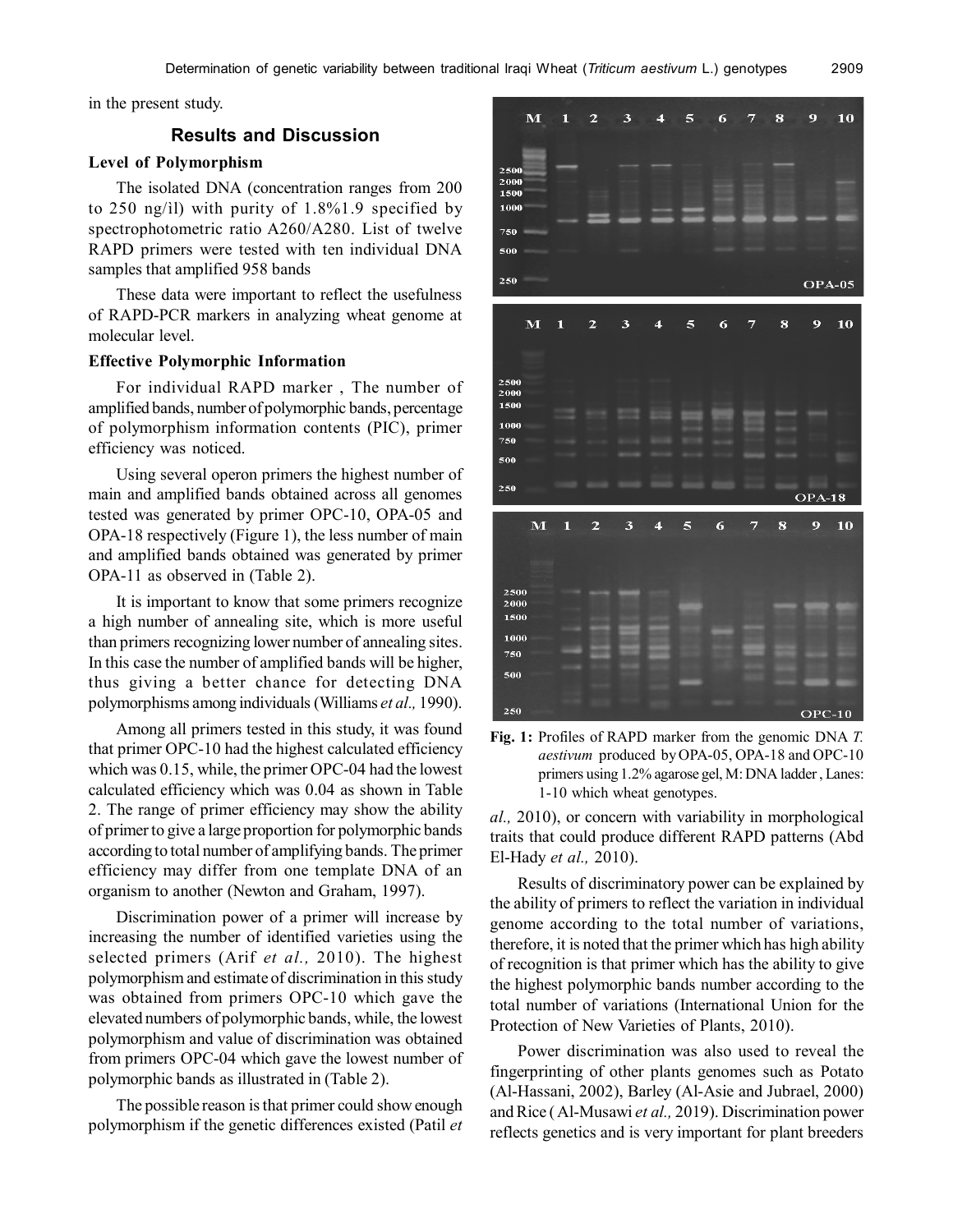| r -- , ----- r -------, r - |               |                         |                              |                                |                            |                      |                                    |  |
|-----------------------------|---------------|-------------------------|------------------------------|--------------------------------|----------------------------|----------------------|------------------------------------|--|
| No.                         | Primer        | No. of<br>main<br>bands | No. of<br>amplified<br>bands | No. of<br>polymorphic<br>bands | Polym<br>orphism<br>$(\%)$ | Primer<br>efficiency | <b>Discriminatory</b><br>value (%) |  |
| 1                           | OPA-05        | 16                      | 99                           | 13                             | 81                         | 0.13                 | 14.4                               |  |
| 2                           | OPA-11        | 6                       | 56                           | 3                              | 50                         | 0.05                 | 3.3                                |  |
| 3                           | OPA-13        | 9                       | 61                           | 7                              | 78                         | 0.11                 | 7.8                                |  |
| $\overline{4}$              | $OPA-18$      | 15                      | 93                           | 12                             | 80                         | 0.13                 | 13.3                               |  |
| 5                           | OPA-19        | 10                      | 70                           | 7                              | 70                         | 0.10                 | 7.8                                |  |
| 6                           | $OPC-02$      | 11                      | 85                           | 5                              | 45                         | 0.06                 | 5.6                                |  |
| $\tau$                      | $OPC-04$      | 8                       | 77                           | 3                              | 38                         | 0.04                 | 3.3                                |  |
| 8                           | $OPC-10$      | 20                      | 110                          | 17                             | 85                         | 0.15                 | 18.9                               |  |
| 9                           | OPD-08        | 10                      | 65                           | 5                              | 50                         | 0.08                 | 5.6                                |  |
| 10                          | OPF-05        | 13                      | 84                           | 8                              | 62                         | 0.10                 | 8.9                                |  |
| 11                          | <b>OPF-14</b> | 10                      | 81                           | 6                              | 60                         | 0.07                 | 6.7                                |  |
| 12                          | $OPJ-06$      | 10                      | 77                           | 4                              | 40                         | 0.05                 | 4.4                                |  |
|                             | Total         | 138                     | 958                          | 90                             |                            |                      |                                    |  |

**Table 2:** Summarized of No. of main bands, amplified bands, polymorphic bands, polymorphism, primer efficiency and discrimination value of each RAPD primer.

to see large variation for selection in future studies.

## **Genetic Similarity Matrix and Cluster Analysis**

Results in table 3 present calculate the genetic distances among ten wheat genotypes. Dendrogram were created through UPGMA. Genetic similarity between ten genotypes was varying from the less genetic distance was (0.4103) between genotypes Rasheed and Iraq which that is the presence of similarity between two genotypes is high degree using RAPD markers bounded with morphological characters between these two genotypes. On the basis of morphological features and traits, it was found that these two genotypes have some similar traits, like their number of leaves per plant, plant height and leaf area per plant (Wattoo *et al.,* 2009), also which indicates that these genotypes are closely related to each other (Table 3).

Highest genetic distance was (0.8932) between

which refers that the presence of similarity among them are very low and they were introduced from different geographical origins.

genotypes Furat and Iba'a 99

Presence of some common morphological characters between genotypes will help to increase the present of genetic similarity between studied genotypes using RAPD marker and this agrees with (Bai *et al.,* 1997) who found that the degree of genetic similarity between medical plant variety (ginseng) by applying RAPD marker is high when he selected long plants only

compared with genetic similarity between random samples of the same species.

Wild populations of *Mentha aquatica* in Iran show similarity ranged (0.21-0.79) screened from twenty markers were selected for RAPD analysis. Determination of difference among species particular that RAPD marker is convenient approaches to investigates the polymorphic loci and to evaluate genetic distance among the populations of the species (Kazemi and Hajizadeh, 2012). Choumane *et al.,* (2004) evaluated genetic diversity by DNA markers (e.g. RAPD markers) between and within 21 populations of *Pinus brutia* collected from five different regions and from sites geographically close to each others.

The phylogenetic tree was another important issue to be determined on the basis of RAPD profiles obtained in this study. Aiming of generating a dendrogram is to

| <b>Genotype</b> |        | 2      | 3      | 4      | 5      | 6      | 7      | 8      | 9      | 10     |
|-----------------|--------|--------|--------|--------|--------|--------|--------|--------|--------|--------|
|                 | 0.0000 |        |        |        |        |        |        |        |        |        |
| $\overline{2}$  | 0.4861 | 0.0000 |        |        |        |        |        |        |        |        |
| 3               | 0.6251 | 0.7645 | 0.0000 |        |        |        |        |        |        |        |
| $\overline{4}$  | 0.5257 | 0.5883 | 0.8346 | 0.0000 |        |        |        |        |        |        |
| 5               | 0.6330 | 0.7593 | 0.7707 | 0.7138 | 0.0000 |        |        |        |        |        |
| 6               | 0.5847 | 0.6905 | 0.7224 | 0.6350 | 0.7241 | 0.0000 |        |        |        |        |
| 7               | 0.6719 | 0.4962 | 0.7571 | 0.5506 | 0.8932 | 0.7005 | 0.0000 |        |        |        |
| 8               | 0.7141 | 0.7404 | 0.7098 | 0.7616 | 0.5903 | 0.7162 | 0.7116 | 0.0000 |        |        |
| 9               | 0.4103 | 0.4965 | 0.6481 | 0.5773 | 0.7619 | 0.5438 | 0.6431 | 0.7305 | 0.0000 |        |
| 10              | 0.6644 | 0.7806 | 0.4719 | 0.7062 | 0.6304 | 0.7241 | 0.7853 | 0.7593 | 0.6453 | 0.0000 |

**Table 3:** Genetic distance values for wheat genotypes studied in RAPD analysis. The genotype numbers from 1 to 10 (see Materials and Methods)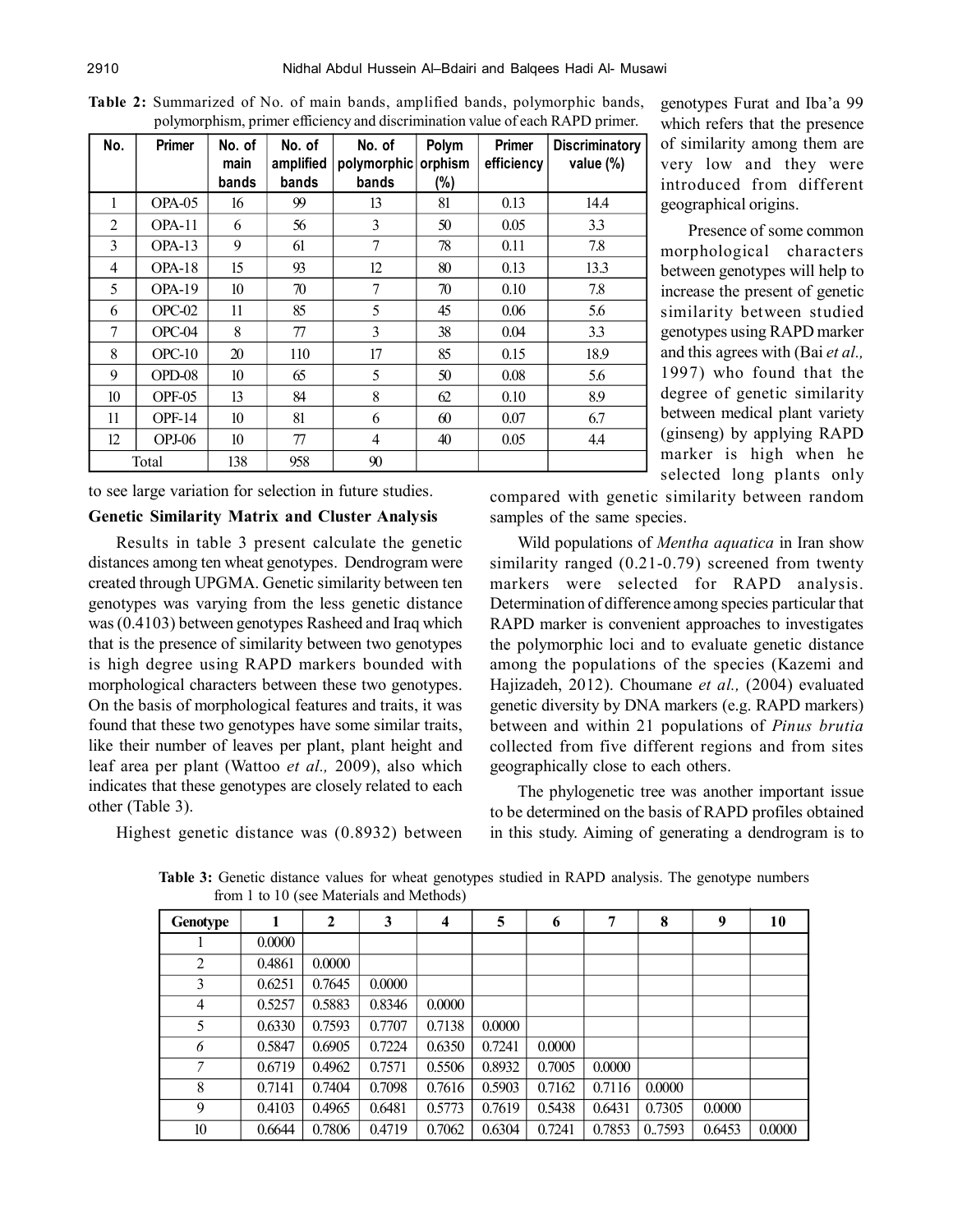imagine the best representation of the overall similarity or phylogenetic ( phylogeny ) relationships among a group genotypes, individuals, cultivars, populations, or species.

According to this dendrogram it is possible to distinguish two main genetic groups (major clusters) Fig. (2), group 1 and group 2. The major group A comprised 4 genotypes, while the cluster B comprised six genotypes. Cluster A which further divided in in to two equal subclusters, the first included, **(**5) Furat and (8) Dijlah while second subclusters included, (3) Tamose and (10) Tahadi genotypes. Cluster B Consist of six genotypes which further divided in to subclusters, the first major included (5) genotypes (4) Nakhoa, (7) Iba'a 99, **(**9) Iraq, (2) Fateh and **(**1) Rasheed, while the second small included one genotypes : **(**6) Abu Ghraib 3, which indicates that it is the most diverse genotype among all other genotypes.

In this study are in agreement with the results of Onto *et al.,* (2008) studies involving genus *Cucumbers*



- **Fig. 2:** UPGMA dendrogram illustrating the tree of genetic relationship between wheat genotypes using RAPD markers.
- Lanes: (1) Rasheed, (2) Fateh, (3) Tamose 2, (4) Nakhoa, (5) Furat, (6) Abu Ghraib 3, (7) Iba'a 99, (8) Dijlah, (9) Iraq and (10) Tahadi.

studied could be separate into two major subgroups in that the similarity values were between 0.67-0.93. And highlights the importance of finding the genetic distance between genotypes studied to help plant breeders in making the right decision by choosing appropriate parents to form new genetic consensus, especially when developing plants in terms of increasing resistance to pathogens and unfavorable environmental conditions (Weeden *et al.,* 1992).

# **Conclusion**

Aim of present research were to evaluate the genetic information using RAPD markers and data generated by these primers displays the effectiveness of primers and provides primer system for genetic analysis. Molecular markers are widely used to define the genetic variations, as molecular markers are self-defining for confusing results of environment factors. Genetic variability is the key determinant for any breeding program. This study detects that PCR based fingerprinting technique, RAPD were informational for assessing the range genetic diversity as well as to separate the genetic relationship between various species of *T. aestivum.* Outcomes of this study committed that RAPD primers have the capacity to measure, similarities, polymorphism and identification of genotypes using specific RAPD markers for wheat genotypes

In future our research work is perhaps helpful for inexpensive and better RAPD analysis of new genetic species diversity. The genetic relationships among these genotypes should be useful in choosing of genetically special parents for germplasm development. Finding of comparatively trivial genetic changing in wheat confirm the requirement to expand the genetic base of wheat breeding materials. Estimation of genetic diversity may also be beneficial in choosing divergent parents for genome mapping objectives. All these, research provides important knowledge for breeder to develop genotype resource and approve mentioned primers to be applied in wheat breeding programs as good tools in assessing genotype classification and useful for wheat improvement programme.

# **Acknowledgment**

Authors wishing to acknowledge express thanks to Administration of Agriculture in Najaf-Iraq for providing the wheat seed samples.

## **References**

- Abd El-Hady, E. A. A., A. A. A. Haiba, N.R. Abd El-Hamid and A.A. Rizkalla (2010). Phylogenetic, diversity and relationships of some tomato varieties by electrophoretic protein and RAPD analysis. *Journal of American Science*, **6 (11):** 434-441.
- Abd-El-Haleem, S.H.M., M.A. Reham and S.M.S. Mohamed (2009). Genetic analysis and RAPD polymorphism in some durum wheat genotypes. *Global J. Biotech. Biochem*., **4(1):** 01- 09.
- Ahmad, K. (2014). RAPD and SSR based genetic diversity analysis of elite-2 set of synthetic hexaploid wheats. *J. Tradit Complement Altern. Med*., **11(4):** 9-13.
- Al-Asie, A.H. and J.M.S. Jubrael (2000). RAPD analysis for estimation genetic relationships among number of Iraqi barley (*Hordeum vulgare* L.) cultivars/lines. *Iraqi J. Sci*., **1(2):** 402-412.